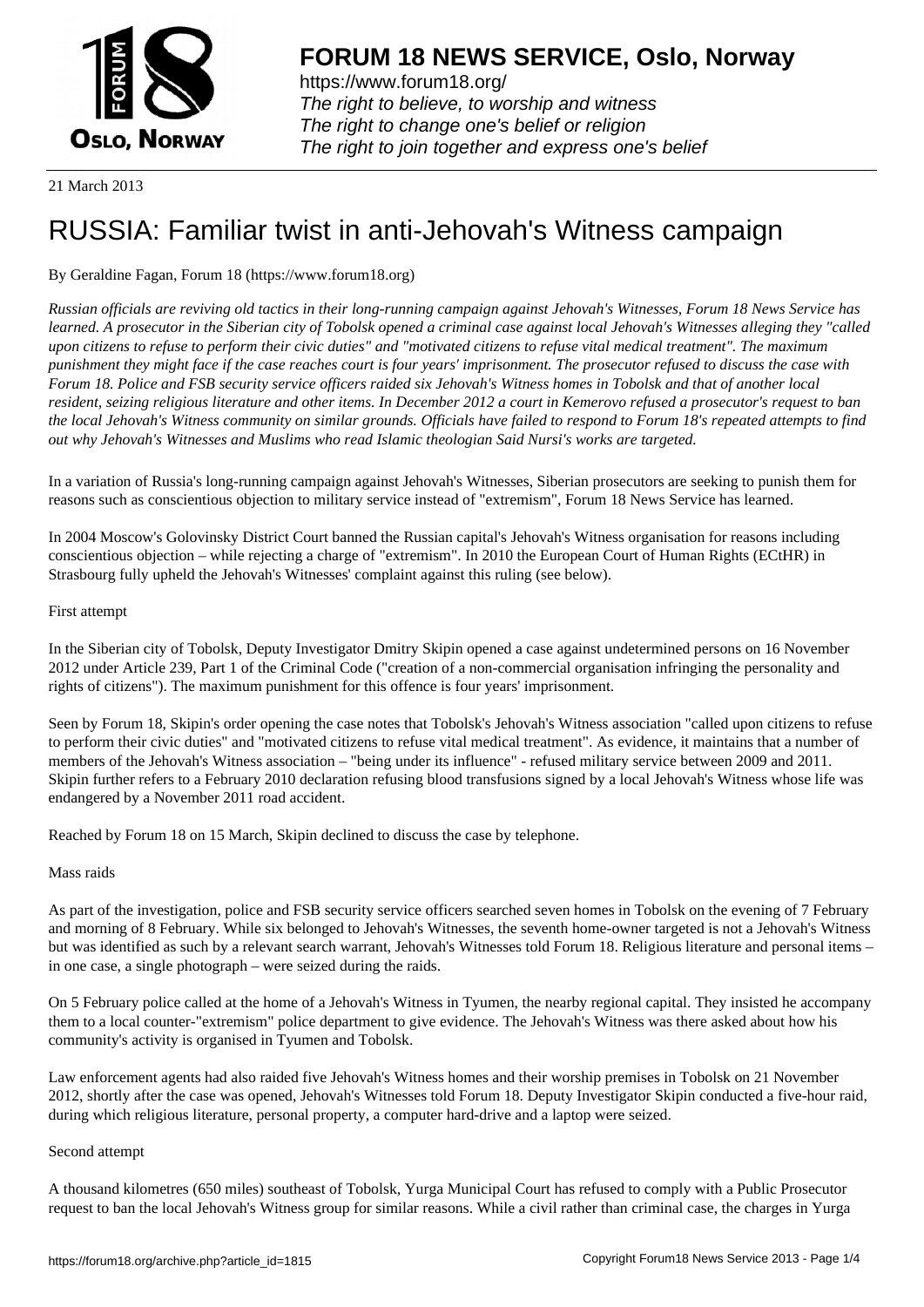spokesperson Grigory Martynov told Forum 18 on 15 March. They also included use of "extremist" literature in Bible study.

Local Russian courts continue to rule Jehovah's Witness literature "extremist" (see F18News 27 March 2013 http://www.forum18.org/Archive.php?article\_id=1818).

Seen by Forum 18, a redacted related ruling by Kemerovo Regional Court on 21 November 2012 confirms the case is a civil case but does not specify the charges.

Breaking up families was another of the accusations that resulted in the 2004 ban on Moscow's Jehovah's Witness organisation (see below).

On 27 December 2012 Yurga Municipal Court rejected the charges against the Jehovah's Witness group, the Moscow-based SOVA Centre reported. The court cited both Russia's June 2011 Supreme Court instruction seeking to soften implementation of the 2002 Extremism Law and the view of Russia's Human Rights Ombudsman that prosecution of Jehovah's Witnesses violates the 1993 Constitution, domestic and international law.

So far lower courts have paid little attention to the June 2011 Supreme Court instruction (see Forum 18's Russia "Extremism" religious freedom survey http://www.forum18.org/Archive.php?article\_id=1724).

#### Moscow ban

In March 2004 Moscow's Golovinsky District Court banned the Russian capital's Jehovah's Witness organisation. Among other grounds, the court determined that the Jehovah's Witnesses force families to disintegrate, encourage refusal of medical aid to the critically ill, and incite citizens to refuse to fulfil their obligations established by law – as is again being claimed by Siberian Public Prosecutors. On that occasion, however, the court found no evidence that the community had conducted "extremist" activity (see F18News 25 May 2004 http://www.forum18.org/Archive.php?article\_id=327).

In June 2010 the ECtHR categorically rejected all the charges against the Moscow Jehovah's Witnesses. Noting that a religious way of life could assume "such extreme forms as monasticism", the Court argued that "as long as self-dedication to religious matters is the product of the believer's independent and free decision and however unhappy his or her family members may be about that decision, the ensuing estrangement cannot be taken to mean that the religion caused the break-up in the family."

On the refusal of medical aid, the ECtHR stated: "Many established jurisdictions have examined the cases of Jehovah's Witnesses who had refused a blood transfusion and found that, although the public interest in preserving the life or health of a patient was undoubtedly legitimate and very strong, it had to yield to the patient's stronger interest in directing the course of his or her own life."

On the charge of incitement of citizens to refuse their civic obligations, the ECtHR noted that "the religious admonishment to refuse military service was in full compliance with Russian laws" (see F18News 12 July 2010 http://www.forum18.org/Archive.php?article\_id=1466).

Moscow officials have refused to register the community in the light of the ECtHR ruling, however (see F18News 1 March 2011 http://www.forum18.org/Archive.php?article\_id=1548).

Familiar from the late 1990s, allegations that some Protestant churches damage people's health have also resurfaced in recent years. In 2012 Kurgan region's health departments warned that local Baptist leaders plan to practise mind control. In 2011 Khabarovsk's regional Public Prosecutor tried unsuccessfully to dissolve Grace Pentecostal Church as a "destructive organisation". Courts in Kirov, Kostroma and Magadan roundly rejected similar allegations against Pentecostal churches in 1999-2000 (see Forum 18's Russia religious freedom survey 19 July 2012 http://www.forum18.org/Archive.php?article\_id=1722).

Hunt for "extremists"

Focusing on charges of "extremism", a nationwide campaign against Jehovah's Witnesses began in early 2009, when Public Prosecutors conducted over 500 inspection visits of local congregations throughout Russia in one month (see F18News 13 March 2009 http://www.forum18.org/Archive.php?article\_id=1267).

Officials and individuals who oppose Jehovah's Witnesses as a "totalitarian sect" categorise many Baptists, Pentecostals, Hare Krishna devotees and the Church of Jesus Christ of Latter-day Saints (LDS Church, commonly known as the Mormons) in the same way. But efforts at restricting such faiths using the Extremism Law have so far centred on Jehovah's Witnesses. This is partly due to their public visibility but also their isolation from other religious communities, Forum 18 notes; a simultaneous attack against numerous disfavoured faiths would be likely to result in more protests against these religious freedom violations.

Since June 2008 law enforcement agents have detained, investigated or warned Baptists, Hare Krishna devotees, Lutherans and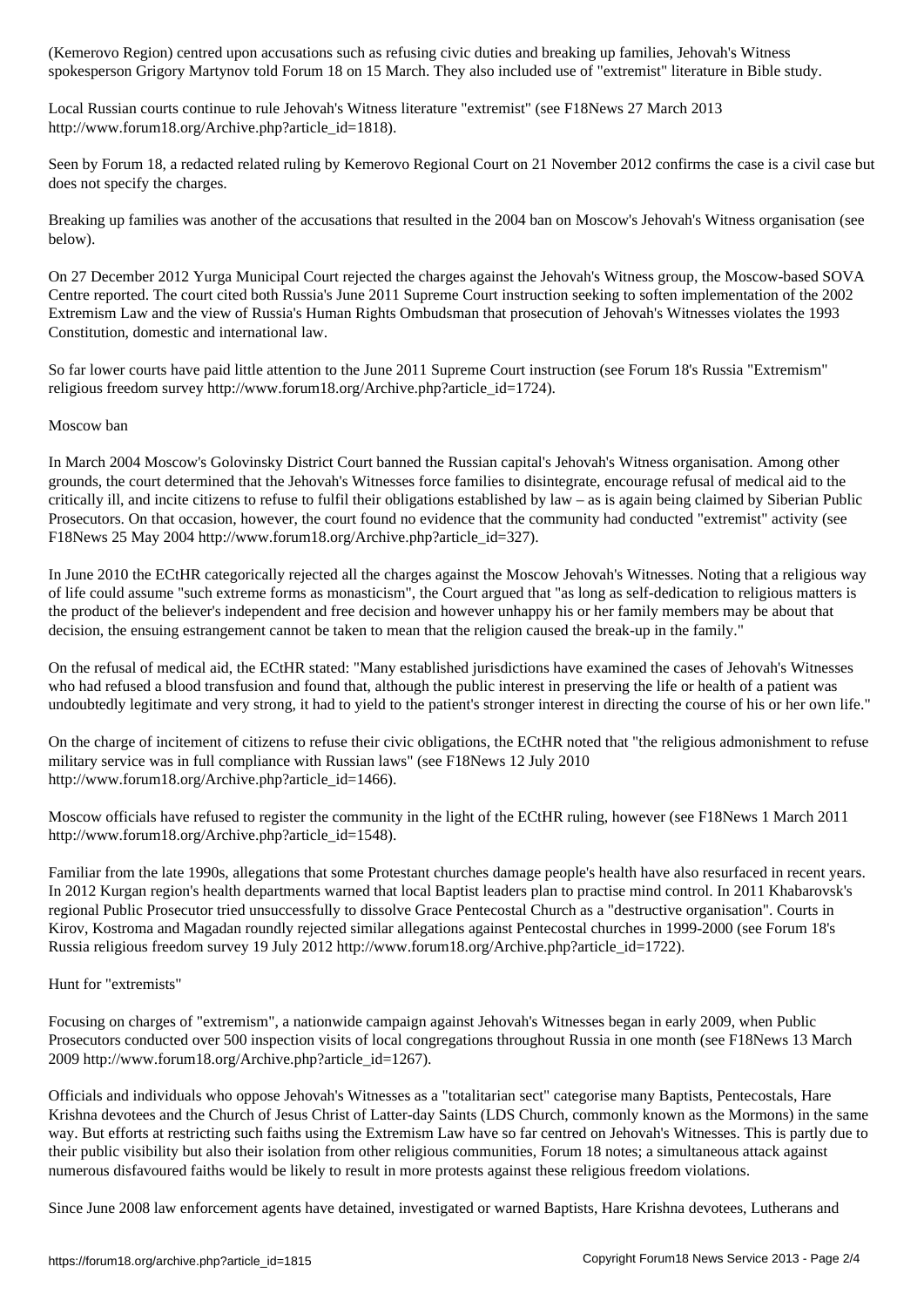http://www.forum18.org/Archive.php?article\_id=1425).

The methods and scale of the counter-"extremism" campaign against readers of Islamic theologian Said Nursi are similar to the campaign against Jehovah's Witnesses. The state's motivation is quite different, however (see F18News 5 March 2013 http://www.forum18.org/Archive.php?article\_id=1811).

# Obscure reasons

Despite co-ordinating the anti-Jehovah's Witness campaign, federal Public Prosecutor and FSB representatives refuse to account for it. A press spokesperson at the General Prosecutor's Office insisted to Forum 18 on 5 March 2013 that questions be submitted by fax. Forum 18 earlier faxed questions to the Office's press service in July 2009, asking why moves were underway in various parts of Russia against Jehovah's Witnesses (see F18News 23 July 2009 http://www.forum18.org/Archive.php?article\_id=1331). Forum 18 received no response.

Forum 18 has similarly received no response to written questions sent in June 2010 to Sergei Ignatchenko, spokesperson for the FSB security service in Moscow, as to why the campaign was launched, what role the FSB played in it, and what danger to the Russian Federation the FSB sees in Jehovah's Witness activity (see F18News 12 August 2010 http://www.forum18.org/Archive.php?article\_id=1478).

# Communities threatened

The main current attempt to shift the counter-"extremism" campaign beyond bans on Jehovah's Witness literature and onto prosecution of individual Jehovah's Witnesses continues in southwest Russia. The period for familiarisation with case material against 16 Jehovah's Witnesses in the Black Sea coast town of Taganrog ended on 7 March, Jehovah's Witness spokesperson Martynov told Forum 18. The case could go to court in as little as a few weeks, he added.

In mid-November 2012, the 16 were charged with organising and participating in the activity of a banned extremist organisation (Articles 282.1, Part 1 and Part 2 of the Criminal Code respectively). Several of the accused are second-, third- and even fourth-generation Jehovah's Witnesses.

The period for both sides to become familiarised with the case material followed the completion of the investigation in early December 2012. The senior police investigator, Ivan Bondarenko, has refused to discuss the case with Forum 18 (see F18News 2 January 2013 http://www.forum18.org/Archive.php?article\_id=1786).

The local Jehovah's Witness organisation in Taganrog was ruled "extremist" together with 34 Jehovah's Witness publications in September 2009. Russia's Supreme Court upheld this decision in December 2009 (see F18News 8 December 2009 http://www.forum18.org/Archive.php?article\_id=1385).

The Taganrog organisation was legally dissolved in January 2010. Early morning raids on Jehovah's Witness homes by police and FSB security service officers in August 2011 led to the current charges against the "Taganrog Sixteen" (see F18News 2 January 2013 http://www.forum18.org/Archive.php?article\_id=1786).

#### Astrakhan trial

In Astrakhan Region, there has been no development in the only ongoing "extremism" trial against a Jehovah's Witness, Martynov told Forum 18.

The criminal trial of Yelena Grigoryeva resumed at Akhtubinsk District Court on 28 November 2012, but Judge Aleksandr Shalaev returned the case to the prosecutor on 11 December. Grigoryeva is charged with "incitement of hatred [nenavist] or enmity, as well as the humiliation of human dignity" (Criminal Code Article 282, Part 1). The Public Prosecutor has so far failed to prove that Jehovah's Witness material confiscated from her home in February 2011 is "extremist", however (see F18News 2 January 2013 http://www.forum18.org/Archive.php?article\_id=1786).

Such efforts to convict Jehovah's Witnesses for criminal "extremism" have appeared to weaken in recent months (see F18News 2 January 2013 http://www.forum18.org/Archive.php?article\_id=1786).

# Belgorod victory

In a modest victory for Jehovah's Witnesses, October District Court in Belgorod has ruled that the city must pay one of their members 1,000 Roubles (190 Norwegian Kroner, 25 Euros or 30 US Dollars) in moral damages. It similarly ordered the organiser of an anti-Jehovah's Witness demonstration to pay 500 Roubles. According to the court's website report of 12 March, the city granted permission for the demonstration to take place outside a venue where a Jehovah's Witness congress was taking place on 30